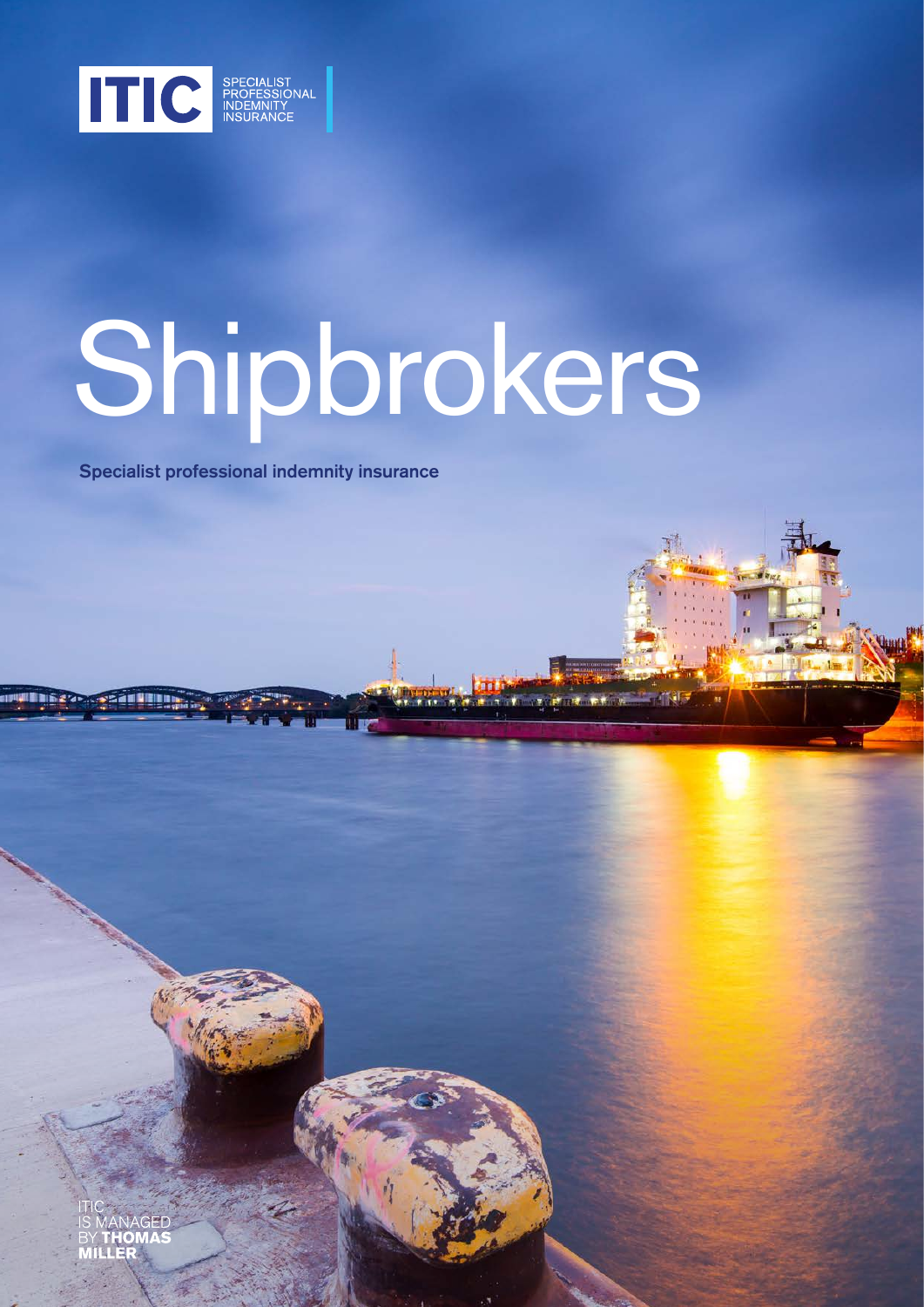## Professional indemnity insurance for shipbrokers

#### Expert view

Shipbroking errors can be made as fast as negotiations can be conducted. The immediacy of electronic communication can often lead to expensive mistakes since detail may be missed in the haste, often driven by other parties, to close deals.

Whilst it may be self-evident that the fail-safe approach to errors is to check and cross-check; time pressures can often create less than perfect conditions for operational excellence. Examples of errors that might be encountered include:

- Corresponding with incorrect e-mail addresses
- **Misdirected demurrage statements**
- **Negotiation errors**
- Vessel or cargo wrongly described
- **Breach of warranty of authority**
- Acting for a non-existent principal

We've seen the problems before and we are here to help.

#### Policy highlights

- **Worldwide professional indemnity** (errors & omissions) cover
- **Legal defence costs insurance**
- **Automatic cover for subcontractors**
- **Contractual risk management guidance**
- **Quality loss prevention advice**
- **No external shareholders**
- **Support from worldwide network** of correspondents
- **Discretionary insurance adjudicated upon** by fellow transport industry professionals
- **Mutual dividends paid at renewal**
- **Underwritten with industry knowledge**

The above list is merely to show examples of the areas ITIC covers. If your particular field is not included, just contact ITIC to discuss your needs.

### Why choose **TIC** ?

| <b>ITIC provides professional</b><br>indemnity insurance at cost | ITIC is the mutual insurer of the transport industry with no external shareholders<br>to take a profit from the business.                                                                                                                                                                                     |
|------------------------------------------------------------------|---------------------------------------------------------------------------------------------------------------------------------------------------------------------------------------------------------------------------------------------------------------------------------------------------------------|
| <b>ITIC will provide a</b><br>sympathetic approach               | ITIC understands that you will often have commercial relationships which will<br>need preserving and will work with you to allow that business association to<br>continue. ITIC's unique insurance cover could support any claim which may<br>not normally be paid by another professional indemnity insurer. |
| <b>ITIC understands your business</b>                            | ITIC's specialist knowledge of your business will make it quicker and easier<br>for you to obtain advice and support on a claim under your professional<br>indemnity insurance.                                                                                                                               |
| <b>ITIC is more than just insurance</b>                          | As an assured at ITIC you will receive support from a team who understand<br>the unique situations and liabilities that your business faces.                                                                                                                                                                  |
| <b>ITIC pays dividends annually</b>                              | Surplus funds have been paid out to the members in the form of continuity<br>credit since 1994.                                                                                                                                                                                                               |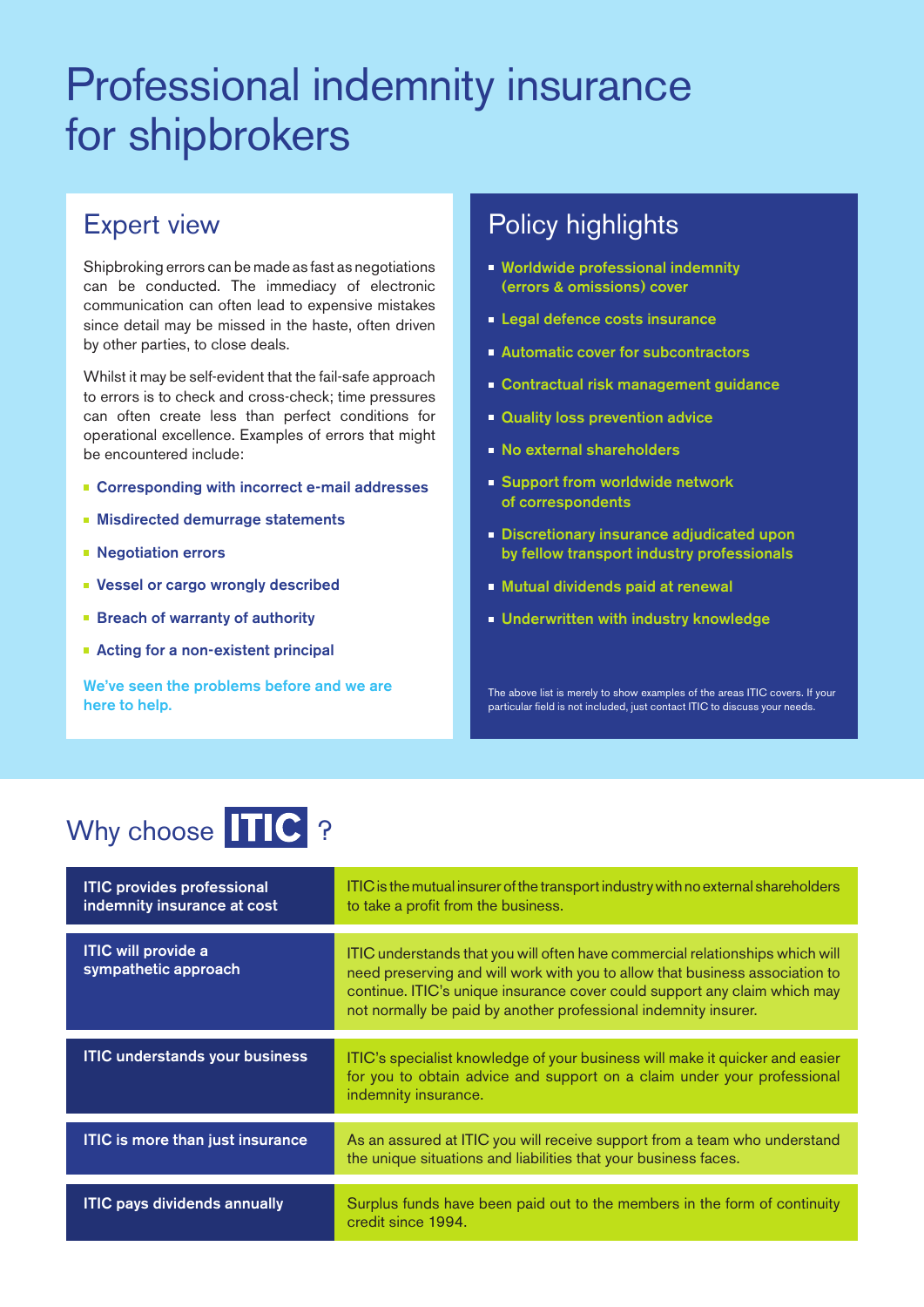Fact

Any shipbroker will face day-to-day exposure to risk, but will be able to rely on ITIC to help reduce any potential hazards. To demonstrate potential liabilities in this sector, the following claims scenarios may be helpful.

#### Check before answering

A broker was acting for the owner of a vessel trading in the Mediterranean. When considering an offer from charterers, which included the term "time from 1700 Thursday or a day preceding a holiday until 0800 hours next working day not to count even if used" the owner asked the broker for the weekend working times in Algeria.

The broker answered the owner's question without checking and got it wrong. The broker had advised the owner that the weekend working times were 1700 Thursday to 0800 Saturday, when in fact (as set out in BIMCO's holiday calendar) the correct answer should have been 1700 Thursday to 0800 Sunday - a difference of 24 hours.

The owner agreed to the fixture following this negligent advice and had calculated the freight rate on the basis of the shorter period the broker had given. The vessel was delayed in port. The laytime commenced later than the owner anticipated and the eventual shortfall in demurrage was claimed from the broker.

The result of the longer than anticipated weekends was a claim of US\$ 25,527 which was settled by ITIC. This is a classic example of how a claim could have been avoided if the broker had checked before answering.

#### Message on mobile - US\$ 900,000

When fixing a tanker to carry vegoil the charterer asked whether the tanks had been washed. The owner's broker telephoned the charterer's broker to inform him that the tanks had been "washed but not fresh water rinsed".

The charterer's broker, who was contacted on his mobile phone while having lunch in a restaurant, mistook the message as being "fresh water washed". Salt left on the tank walls from a seawater rinse contaminated the vegoil to the tune of US\$ 900,000.

#### Take care who you are writing to

A number of claims against shipbrokers are caused by a failure to take care who a message is addressed to. One example is the broker using the "reply" button, instead of "forward" in email communication. The result being that an offer with a time limit was not passed on to the charterers, but sent back to the owners. When the time limit expired the owners fixed the ship to another charterer.

Sale and purchase business is not immune from this type of error. In a recent case, a ship had been sold but not yet delivered to the buyers. The seller's broker received a speed and performance claim from the charterers. The ship had been fixed with the same charterers in direct continuation once the buyers took possession of the vessel. The sellers' brokers mistakenly forwarded the claim to the buyers and not their clients, the sellers.

The buyers immediately became concerned whether the performance of the vessel would match the figures they had been given. The buyers' lawyers sent a strongly worded message reserving their rights against the sellers for misrepresentation.

The sellers, of course, vehemently complained to their brokers.

#### Missed message

A shipbroker missed a message from owners explaining that the vessel they were fixing needed to inert tanks before loading. The message was therefore not seen by the charterers. The vessel was then fixed.

Once the vessel arrived it was apparent that the tanks needed inerting. A claim against the broker was made for loss of time of US\$ 30,000. Clear negligence on the part of the broker meant the claim was quickly paid. The buyers immediately became concerned whether the performance of the vessel would match the figures they had been given. The buyers' lawyers sent a strongly worded message reserving their rights against the sellers for misrepresentation. The sellers, of course, vehemently complained to their brokers.